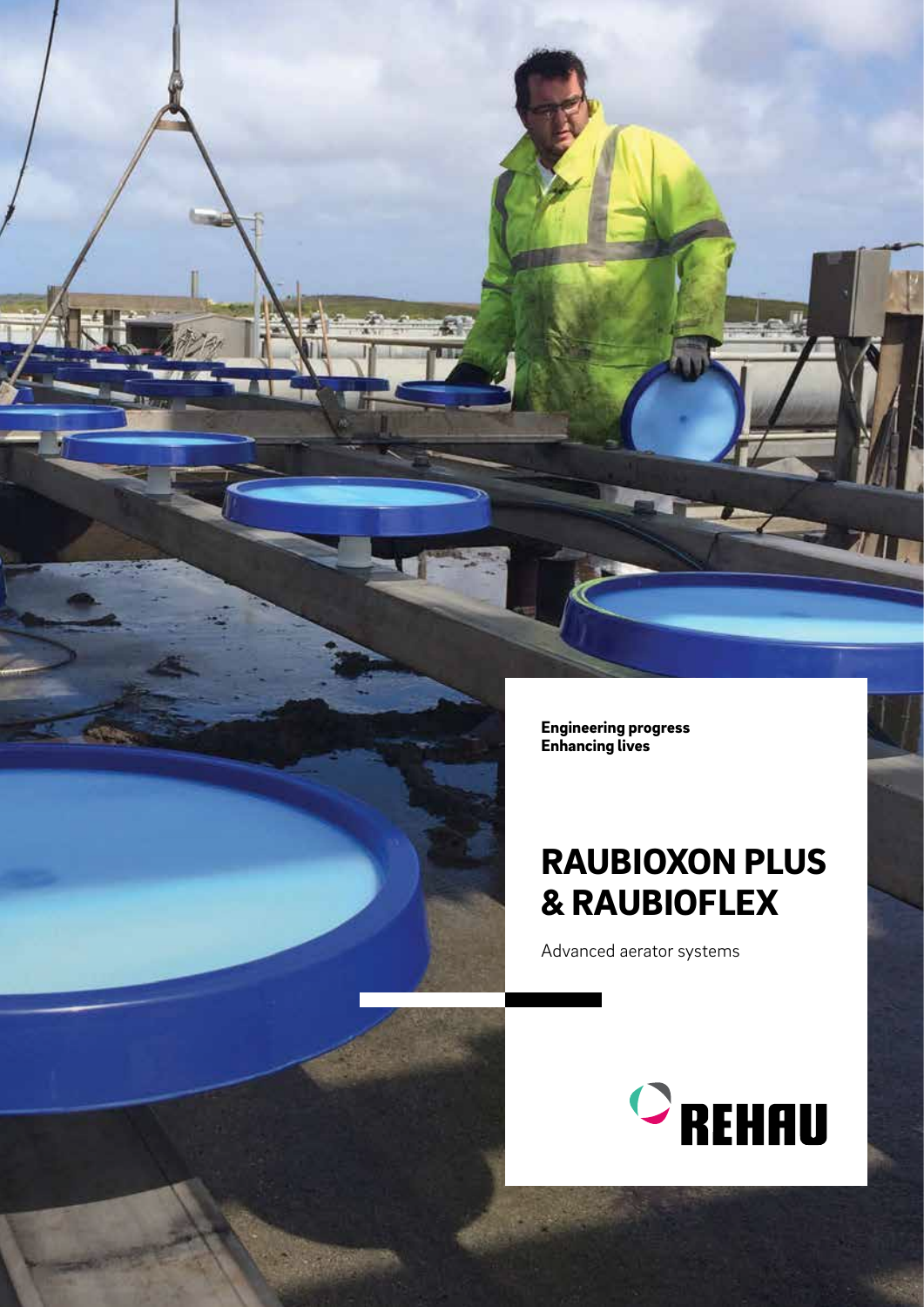# REHAU aerator systems

REHAU's fine bubble aerator systems represent the finest in German engineering and production technology. Each product is designed, manufactured, and tested to REHAU's superior standards of quality and certified to ISO9001 quality and ISO14001 (environmental) standards.



### Comprehensive fine bubble aerator program consisting of:

- Pipe and disc aerators with the patented 'Saddle Lock' connection system suitable for all major air distribution pipe dimensions
- **nology** states of silicone and EPDM fine bubble membranes
- Air distribution pipe work
- **EPDM Fine and Fine bubble members** of signal fine bubble members and the members of signal and  $\mathbf{r}$ technical application support.

German

Quality

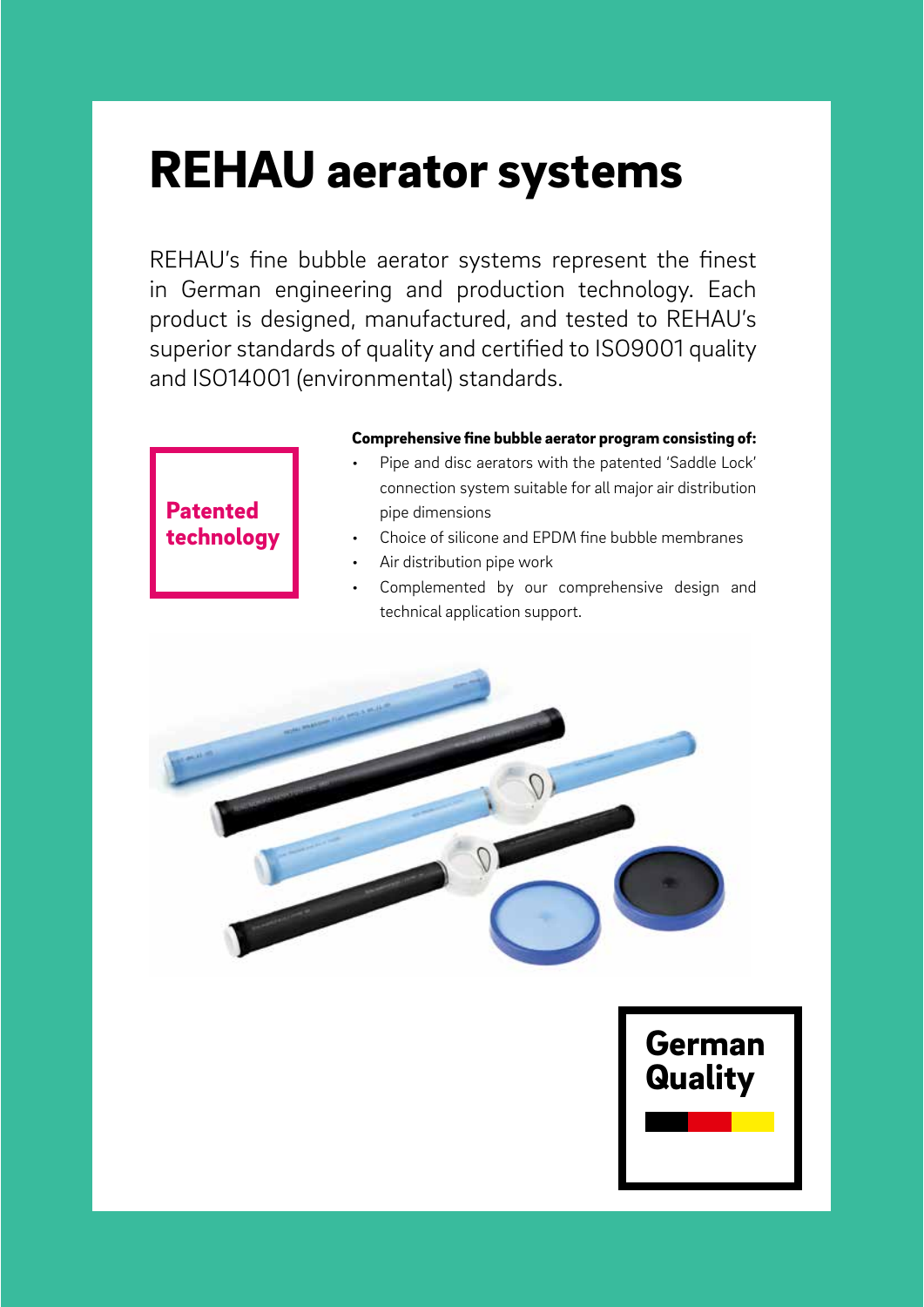## Systems overview





RAUBIOFLEX is a high quality EPDM membrane system with excellent oxygen transfer rates designed to meet

RAUBIOFLEX (EPDM)

most project capital budgets.

### RAUBIOXON PLUS (Silicone)

REHAU's innovative RAUBIOXON silicone membrane has consistently delivered superior performance with regard to resistance to fouling and better long-term oxygen transfer rate. The RAUBIOXON silicone membrane is a homogenous inert material that does not require any plasticiser for flexibility, meaning that it maintains its physical properties for the entire service life and fouls at a much lower rate than traditional technologies.

The result is longer service life + reduced back-pressure build up = lower power consumption + reduced maintenance costs + higher long term oxygen transfer rates.





**High tear strength of 45 N/mm (acc. to ASTM D624B)**





**Tear strength of 18 N/mm (acc. to DIN 53507A)**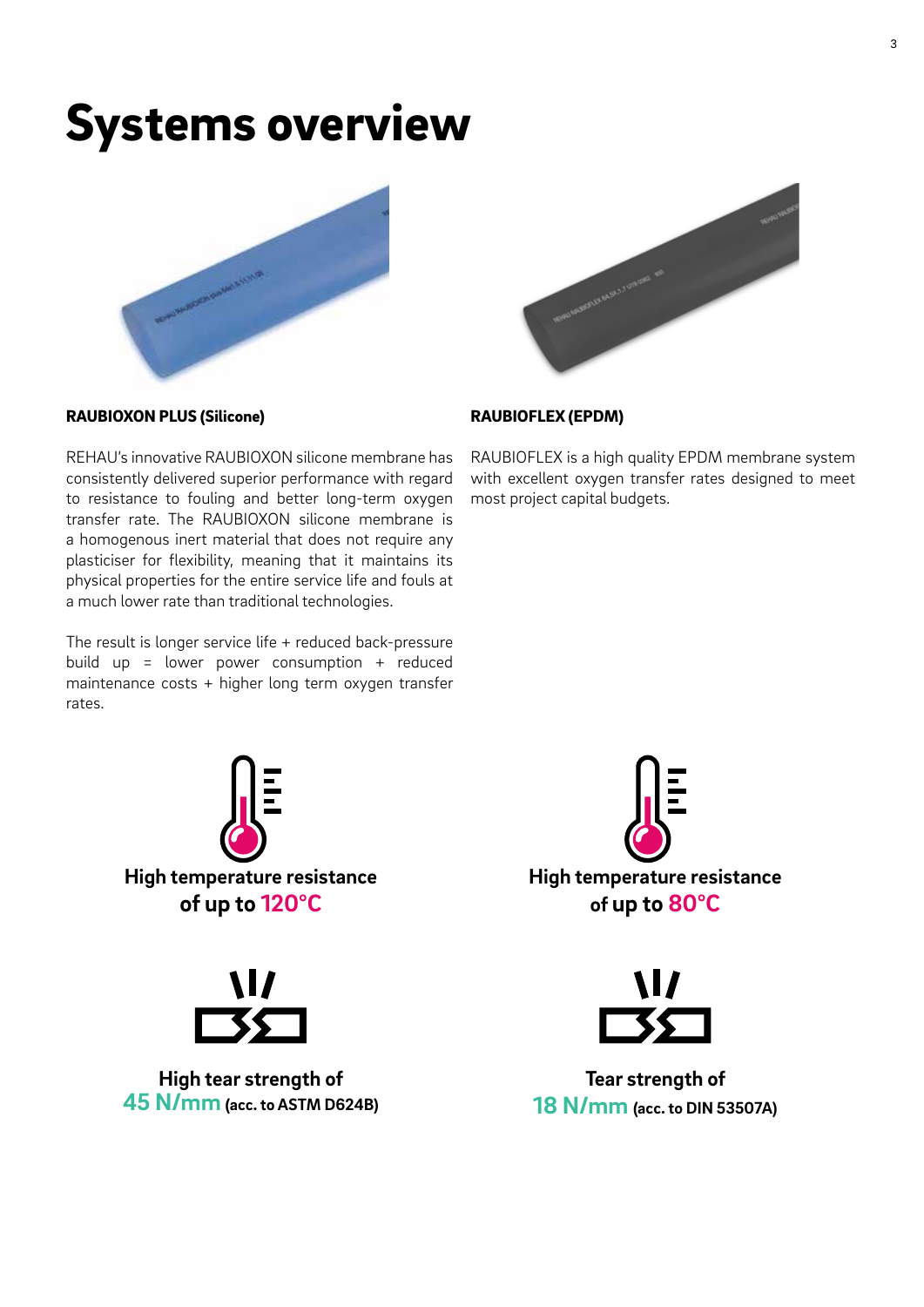

# Quick saddle lock connection

REHAU has developed the pipe and disc saddle lock connection to speed up installation:

- Snap-on fastener for fast installation and removal when required
- No risk of loosening of aerator
- No tool required



Patented saddle lock connection

Pipe saddle **Disc saddle** Disc saddle

### HOW IT WORKS



Patented saddle lock connection means effortless and fast installation of REHAU pipe aerators. With the two-step saddle lock connection, installation time is reduced from 60 man-hours to 8 man-hours for a typical medium-size sewage treatment plant using pipe aerators with threaded connection system.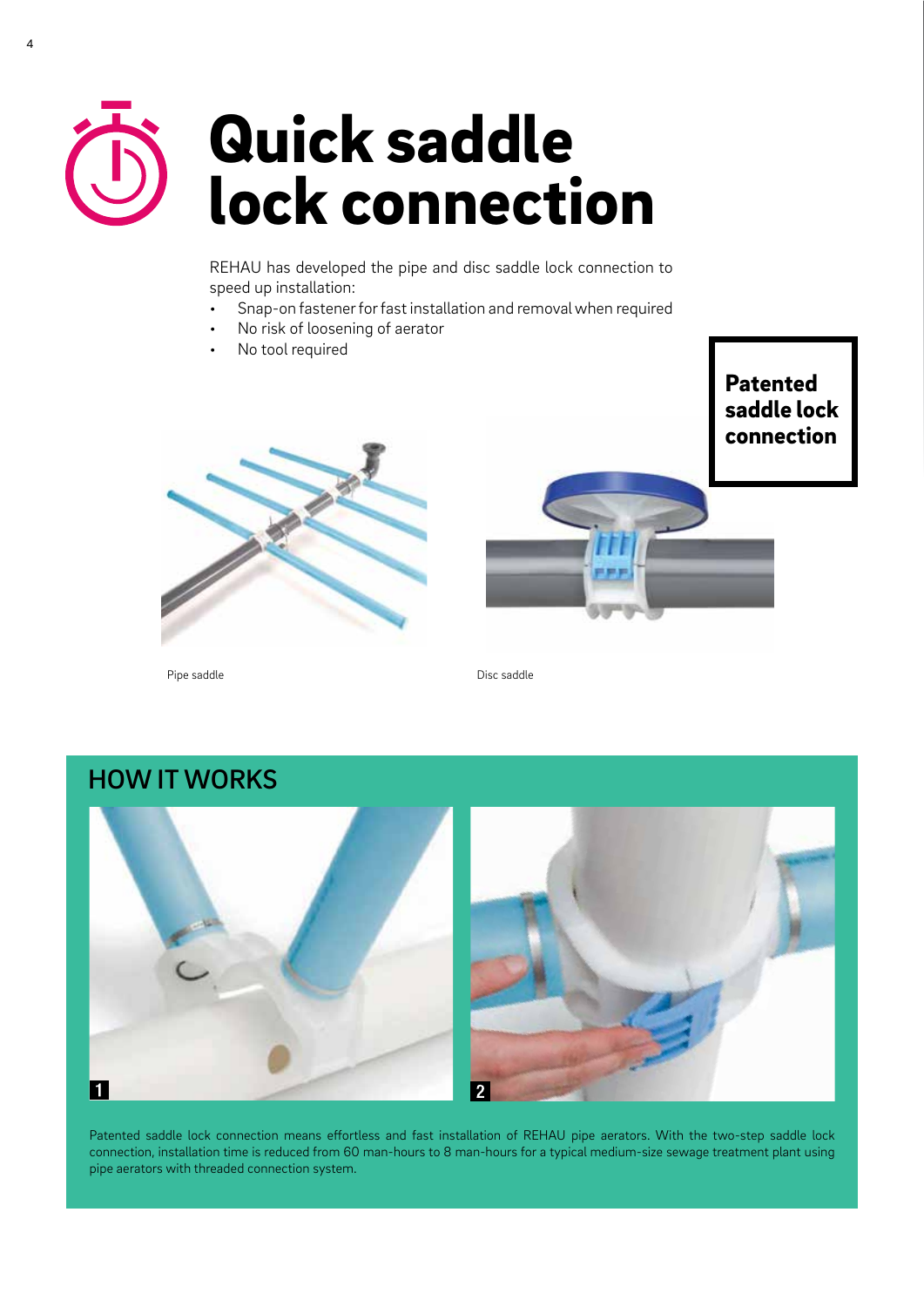

### Cost-effective from start to finish

RAUBIOXON PLUS silicone membranes do not contain plasticiser and hence the perfect choice by any measure of performance. REHAU formulated RAU-SIK silicone membranes which deliver up to 50% savings in maintenance costs over their long service life.

Our silicone aerators help you save in multiple ways:

**Longer service life** up to 200% compared to EPDM aerator

**Lower maintenance cost** up to 50% saving

**Lower installation cost** up to 80% saving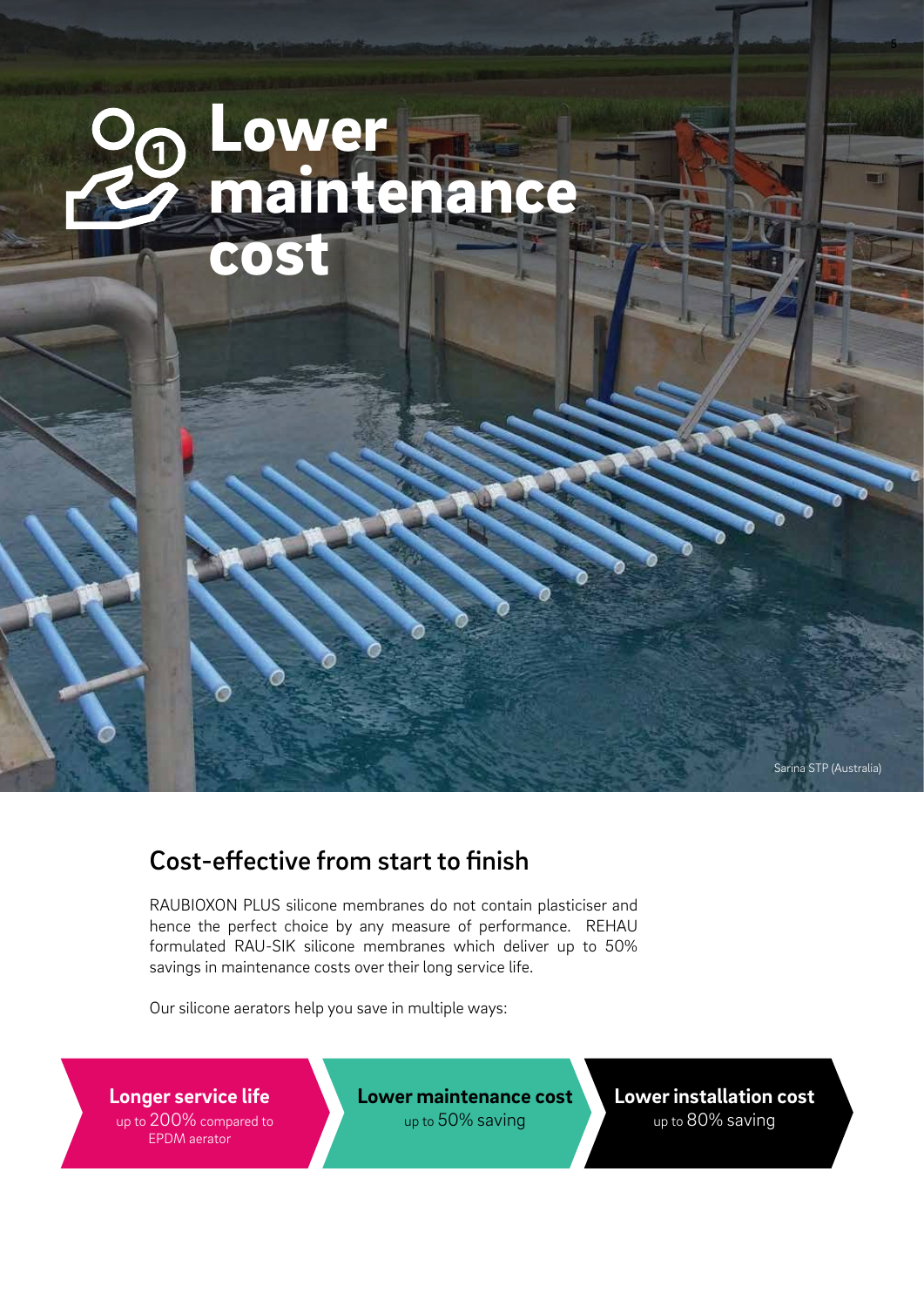# Lower power consumption cost



### Engineering solutions for energy savings

The RAUBIOXON PLUS advanced silicone membrane is homogeneous (i.e. contains no plasticisers) and inert. The result is superior resistance to membrane fouling and changes to its physical characteristics caused by hardening or shrinkage.

Measured by a reduced build up of diffuser backpressure the silicone membrane has proven to outperform traditional materials (such as ceramic and/or EPDM). Considering the ideal isentropic compressor formula we can see that every 1kPa increase will equal 2-3% increase in blower power consumption.

### High oxygen yield

The perforated and elastic silicone membranes provide high oxygen yields, resulting in fewer aerators needed for the same amount of oxygenation (varies from 5% to 10%).

### West Hornsby STP Pipe Aerator Trial:

The chart below shows that after three years, the RAUBIOXON PLUS pipe aerators were operating at a pressure loss of 5kPa less than the EPDM diffusers, which equates to more than 10% reduction in blower power consumption (using the ideal isentropic compressor equation)\*\*.



Today, the RAUBIOXON PLUS aerator system is still running efficiently.

\*\* Note: Testing and data collation were conducted by an independent contractor under the supervision of Sydney Water Corporation.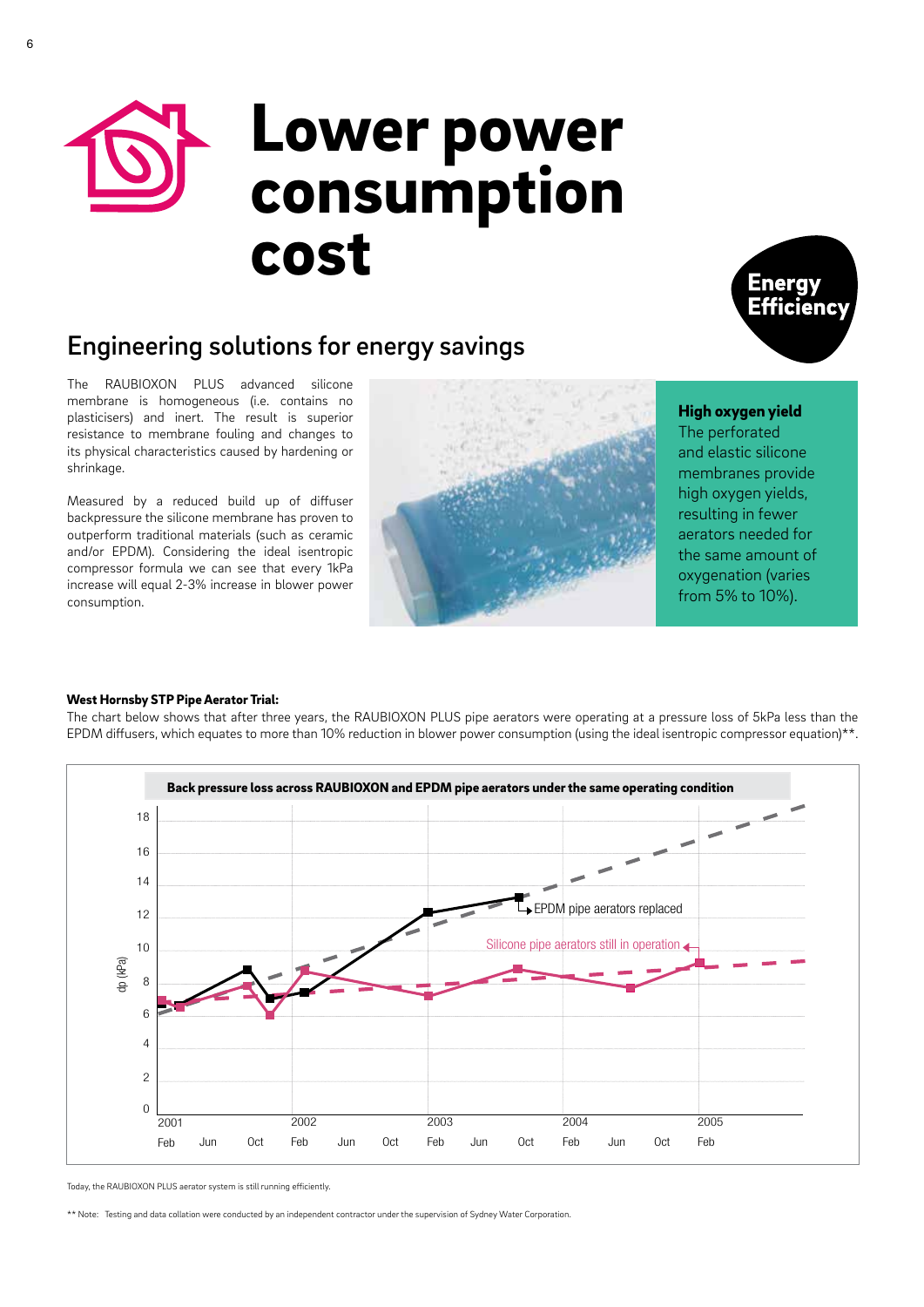# Project references

### Municipal (Sewage Treatment)

- Aeration tank - Aerobic digester
- Sludge holding tank - Equalisation tank







Tamworth STP (Australia) Guangxi Yulin STP (China)



Shah Alam STP (Malaysia) Shah Alam STP (Australia)

### Industrial (Wastewater Treatment)

- Milk processing
- Leather processing
- Starch production
- Paper and pulp
- Food & Beverage
- Pharmaceutical production
- Fish Processing
- Meat Processing
- Steel manufacturing
- Electronics
- Petrochemical
- Oil Refinery
- Textile manufacturing
- Sugar
- Dairy
- Palm Oil



KID Palm Oil WWTP (Indonesia) and EUIP WWTP (Indonesia)



Namviet Fish Processing WWTP (Vietnam) SATS WWTP (Singapore)



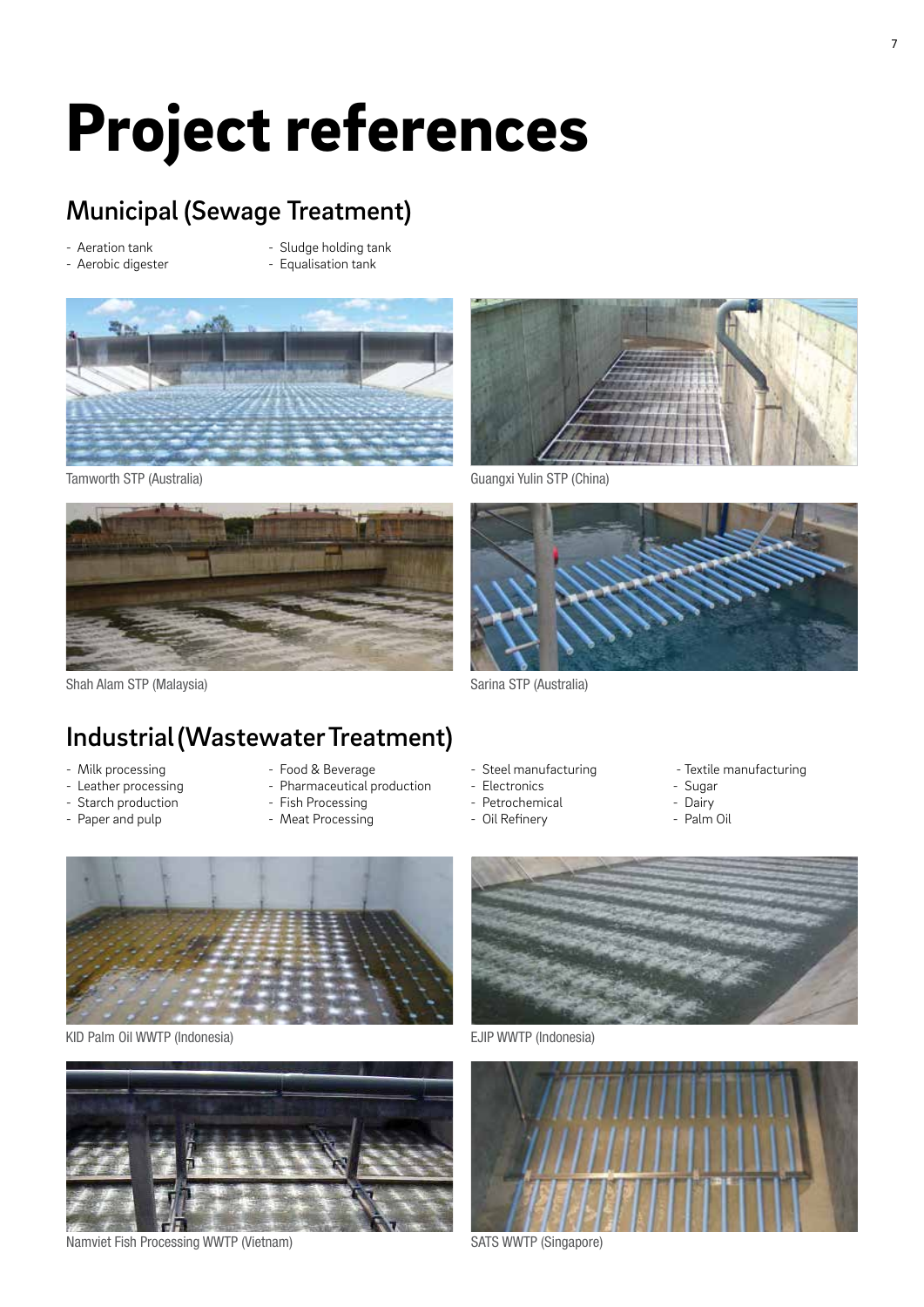## Product range - RAUBIOXON PLUS

## **Pipe aerator**



| Article No.                                             | Membrane<br>ID (mm)   | Air Distribution Pipe OD<br>(mm)                                | <b>Effective</b><br>Length (mm) | <b>Air Flow Range</b><br>$(Nm^3/h)$ | *Max Airflow<br>$(Nm^3/h)$ |  |  |  |  |  |  |
|---------------------------------------------------------|-----------------------|-----------------------------------------------------------------|---------------------------------|-------------------------------------|----------------------------|--|--|--|--|--|--|
| RAUBIOXON DUO PIPE AERATORS WITH SADDLE LOCK CONNECTION |                       |                                                                 |                                 |                                     |                            |  |  |  |  |  |  |
| 064<br>403786-600                                       |                       | ∅88.9                                                           | 1000                            | $2 - 12$                            | 24                         |  |  |  |  |  |  |
| 401487-600                                              | 064                   | Ø88.9                                                           | 1500                            | $3 - 18$                            | 36                         |  |  |  |  |  |  |
| 414185-600                                              | 064                   | ∅88.9                                                           | 2000                            | $4 - 24$                            | 48                         |  |  |  |  |  |  |
| 417225-600                                              | ∅64                   | 090                                                             | 1000                            | $2 - 12$                            | 24                         |  |  |  |  |  |  |
| 401503-600                                              | ∅64                   | Ø90                                                             | 1500                            | $3 - 18$                            | 36                         |  |  |  |  |  |  |
| 413462-600                                              | ∅64                   | Ø90                                                             | 2000                            | 4 - 24                              | 48                         |  |  |  |  |  |  |
| 401508-600                                              | ∅64                   | ∅110                                                            | 1000                            | $2 - 12$                            | 24                         |  |  |  |  |  |  |
| 401524-600                                              | ∅64                   | ∅110                                                            | 1500                            | $3 - 18$                            | 36                         |  |  |  |  |  |  |
| 413522-600                                              | ∅64                   | Ø110                                                            | 2000                            | $4 - 24$                            | 48                         |  |  |  |  |  |  |
| 401547-600                                              | ∅64                   | ∅114.3                                                          | 1000                            | $2 - 12$                            | 24                         |  |  |  |  |  |  |
| 417203-600                                              | ∅64                   | ∅114.3                                                          | 1500                            | $3 - 18$                            | 36                         |  |  |  |  |  |  |
| 417203-600                                              | ∅64                   | ∅114.3                                                          | 2000                            | 4 - 24                              | 48                         |  |  |  |  |  |  |
| 401645-600                                              | 092                   | ∅110                                                            | 1000                            | $3 - 19$                            | 38                         |  |  |  |  |  |  |
| 401646-600                                              | 092                   | ∅110                                                            | 1500                            | $4.5 - 28.5$                        | 57                         |  |  |  |  |  |  |
| 417205-600                                              | 092                   | ∅110                                                            | 2000                            | $6 - 38$                            | 76                         |  |  |  |  |  |  |
| 400618-600                                              | 092                   | ∅114.3                                                          | 1000                            | $3 - 19$                            | 38                         |  |  |  |  |  |  |
| 417197-600                                              | 092                   | ∅114.3                                                          | 1500                            | $4.5 - 28.5$                        | 57                         |  |  |  |  |  |  |
| 417198-600                                              | Ø92                   | ∅114.3                                                          | 2000                            | $6 - 38$                            | 76                         |  |  |  |  |  |  |
| 406048-600                                              | $^{\star\star}$ Ø92-L | ∅114.3                                                          | 2000                            | $6 - 38$                            | 76                         |  |  |  |  |  |  |
| 404716-600                                              | **Ø92-L               | ∅168.3                                                          | 2000                            | $6 - 38$                            | 76                         |  |  |  |  |  |  |
| 404721-600                                              | $*$ $*$ Ø92-L         | Ø219.1                                                          | 2000                            | $6 - 38$                            | 76                         |  |  |  |  |  |  |
|                                                         |                       | <b>RAUBIOXON STD PIPE AERATORS WITH THREADED ROD CONNECTION</b> |                                 |                                     |                            |  |  |  |  |  |  |
| 208754-600                                              | 064                   | Ø90, Ø110, Ø140, Ø160                                           | 500                             | $1 - 6$                             | 12                         |  |  |  |  |  |  |
| 208755-600                                              | ∅64                   | Ø90, Ø110, Ø140, Ø160                                           | 750                             | $1.5 - 9$                           | 18                         |  |  |  |  |  |  |
| 208759-600                                              | ∅64                   | Ø90, Ø110, Ø140, Ø160                                           | 1000                            | $2 - 12$                            | 24                         |  |  |  |  |  |  |

#### RAUBIOXON STD PIPE AERATORS WITH 1¼" THREAD

| 215676-600 | 064 | Ø88.9, Ø90, Ø110, Ø114.3 | 500  | 1 - 6     | 12 |
|------------|-----|--------------------------|------|-----------|----|
| 209549-600 | 064 | Ø88.9, Ø90, Ø110, Ø114.3 | 750  | $1.5 - 9$ | 18 |
| 402364-600 | 064 | Ø88.9, Ø90.Ø110, Ø114.3  | 1000 | $2 - 12$  | 24 |

\* antimicrobial (AG) version available on request

\*Max airflow is used only during maintenance with a duration limit of 10 minutes per day.

\*\*∅92-L: Low aerator back pressure model.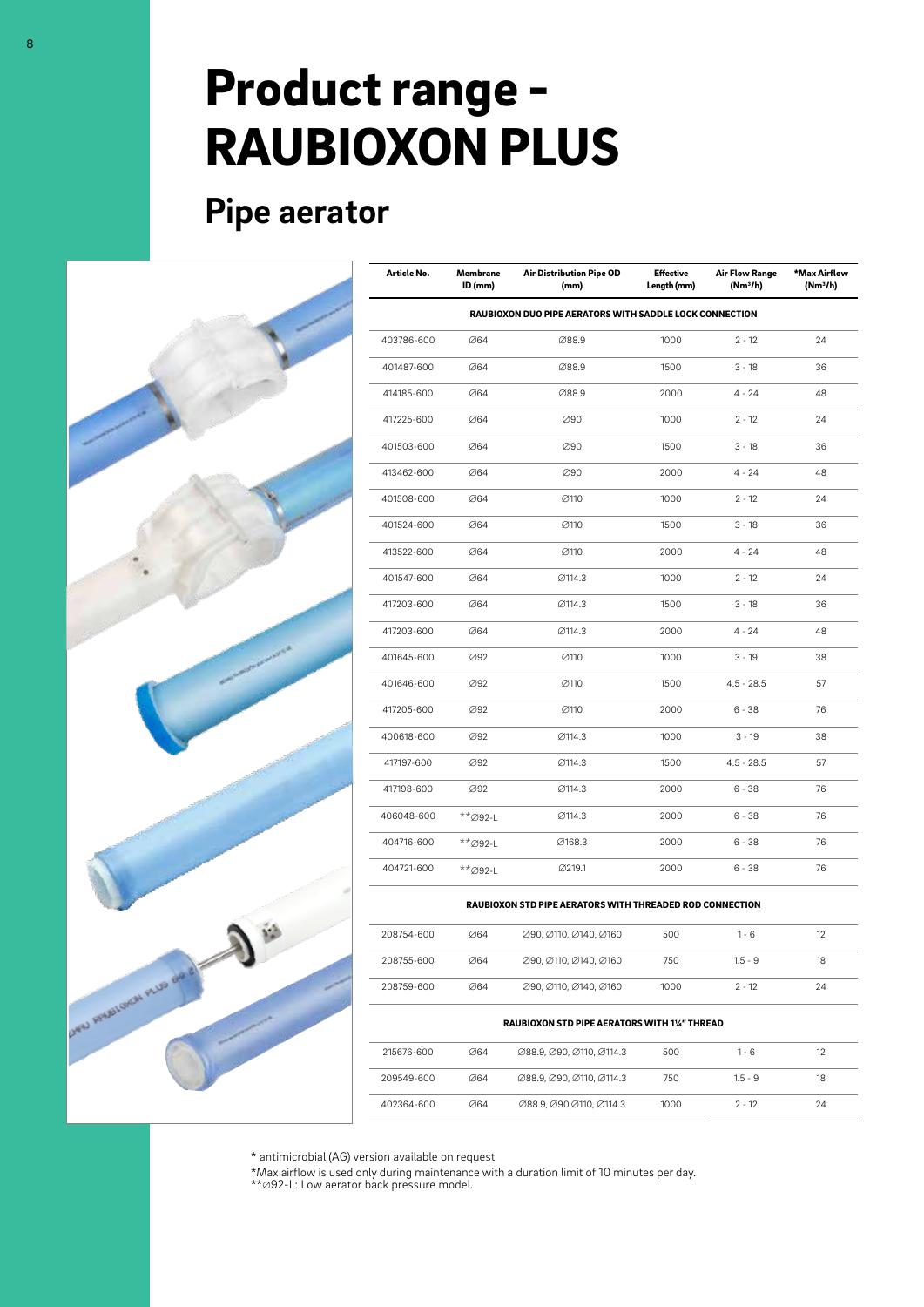## **Pipe aerator Disc aerator**

| Article No. | Diameter (mm) | <b>Air Distribution Pipe OD</b><br>(mm) | Wall<br><b>Thickness</b><br>(mm) | <b>Air Flow</b><br>Range (Nm <sup>3</sup> /h) | *Max<br>Airflow<br>(Nm <sup>3</sup> /h) |
|-------------|---------------|-----------------------------------------|----------------------------------|-----------------------------------------------|-----------------------------------------|
|             |               | <b>RAUBIOXON DISC AERATORS</b>          |                                  |                                               |                                         |
| 411335-600  | DN200         | Ø88.9, Ø90, Ø110, Ø114.3                |                                  | $0.5 - 5$                                     | 10                                      |
| 415215-600  | DN225         | Ø88.9, Ø90, Ø110, Ø114.3                | ٠                                | $1 - 7$                                       | 14                                      |
| 411345-600  | DN300         | Ø88.9, Ø90, Ø110, Ø114.3                | ٠                                | $1.5 - 11$                                    | 22                                      |

#### RAUBIOXON DISC AERATORS WITH CHECK VALVE

| 411355-600 | DN200 | Ø88.9, Ø90, Ø110, Ø114.3 | ٠                        | $0.5 - 5$  | 10 |
|------------|-------|--------------------------|--------------------------|------------|----|
| 415235-600 | DN225 | Ø88.9, Ø90, Ø110, Ø114.3 | $\overline{\phantom{a}}$ | 1 - 7      | 14 |
| 411365-600 | DN300 | Ø88.9, Ø90, Ø110, Ø114.3 | ۰                        | $1.5 - 11$ |    |

### DISC SADDLE

| 417081-006 | DN200, DN225, DN300 | Ø88.9             | - | $\overline{\phantom{0}}$ |   |
|------------|---------------------|-------------------|---|--------------------------|---|
| 417003-006 | DN200, DN225, DN300 | $\varnothing$ 90  |   | -                        |   |
| 417005-006 | DN200, DN225, DN300 | $\varnothing$ 110 | - | -                        | - |
| 417111-006 | DN200, DN225, DN300 | Ø114.3            | - | -                        |   |

#### DISC WEDGE SADDLE

| 407098-001 | DN200, DN225, DN300 | Ø60.3 | - | $\sim$ | ۰                        |
|------------|---------------------|-------|---|--------|--------------------------|
| 404712-001 | DN200, DN225, DN300 | Ø63   | - | $\sim$ | $\overline{\phantom{a}}$ |
| 404713-001 | DN200, DN225, DN300 | ∅90   | - | -      | $\overline{\phantom{a}}$ |

#### GROMMET

| 351628-001 | DN200, DN225, DN300 | 088.9 / 090   | $3.9 - 4.4$ | $\overline{\phantom{a}}$ |  |
|------------|---------------------|---------------|-------------|--------------------------|--|
| 351629-001 | DN200, DN225, DN300 | 088.9 / 090   | $6.4 - 6.9$ | $\overline{\phantom{a}}$ |  |
| 351087-001 | DN200, DN225, DN300 | @110 / @114.3 | 42 47       | $\overline{\phantom{0}}$ |  |
| 351086-001 | DN200, DN225, DN300 | @110 / @114.3 | $6.5 - 7.0$ | -                        |  |







\*Max airflow is used only during maintenance with a duration limit of 10 minutes per day.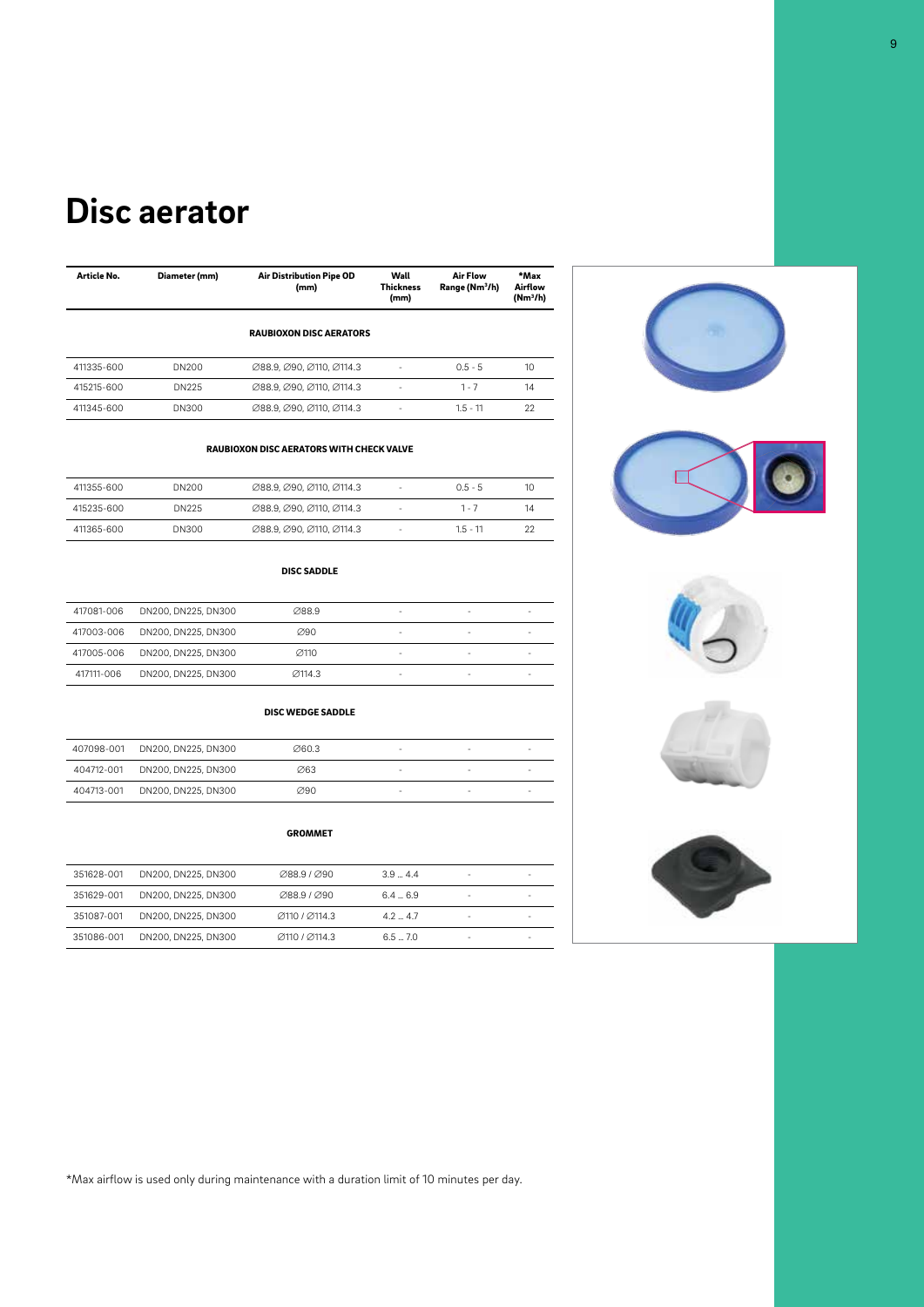# Product range - RAUBIOFLEX

## **Pipe aerator**



| Article No.       | Membrane ID<br>(mm) | Air Distribution Pipe OD (mm)                             | <b>Effective</b><br>Length<br>(mm) | Air Flow<br>Range<br>(Nm <sup>3</sup> /h) | *Max<br>Airflow<br>$(Nm^3/h)$ |  |
|-------------------|---------------------|-----------------------------------------------------------|------------------------------------|-------------------------------------------|-------------------------------|--|
|                   |                     | RAUBIOFLEX DUO PIPE AERATORS WITH SADDLE LOCK CONNECTION  |                                    |                                           |                               |  |
| 401665-600        | ∅64                 | ∅88.9                                                     | 1000                               | $2 - 12$                                  | 24                            |  |
| 401666-600        | ∅64                 | ∅88.9                                                     | 1500                               | $3 - 18$                                  | 36                            |  |
| 401667-600        | ∅64                 | ∅88.9                                                     | 2000                               | $4 - 24$                                  | 48                            |  |
| 401678-600        | ∅64                 | ∅90                                                       | 1000                               | $2 - 12$                                  | 24                            |  |
| 401679-600        | 064                 | ∅90                                                       | 1500                               | $3 - 18$                                  | 36                            |  |
| 401681-600        | 064                 | Ø90                                                       | 2000                               | $4 - 24$                                  | 48                            |  |
| 401686-600        | ∅64                 | ∅110                                                      | 1000                               | $2 - 12$                                  | 24                            |  |
| 401687-600        | Ø64                 | ⊘110                                                      | 1500                               | $3 - 18$                                  | 36                            |  |
| 401688-600        | ∅64                 | ∅110                                                      | 2000                               | $4 - 24$                                  | 48                            |  |
| 401697-600        | ∅64                 | ∅114.3                                                    | 1000                               | $2 - 12$                                  | 24                            |  |
| 401698-600        | ∅64                 | ∅114.3                                                    | 1500                               | $3 - 18$                                  | 36                            |  |
| 401699-600<br>∅64 |                     | ∅114.3                                                    | 2000                               | $4 - 24$                                  | 48                            |  |
| on request        | Ø92                 | ∅110                                                      | 1000                               | $3 - 19$                                  | 38                            |  |
| on request        | Ø92                 | ⊘110                                                      | 1500                               | $4.5 - 28.5$                              | 57                            |  |
| 404595-<br>600    | Ø92                 | ⊘110                                                      | 2000                               | $6 - 38$                                  | 76                            |  |
| on request        | Ø92                 | ∅114.3                                                    | 1000                               | $3 - 19$                                  | 38                            |  |
| on request        | Ø92                 | ∅114.3                                                    | 1500                               | $4.5 - 28.5$                              | 57                            |  |
| 404593-<br>600    | 092                 | ∅114.3                                                    | 2000                               | $6 - 38$                                  | 76                            |  |
| 406049-<br>600    | **Ø92-L             | ∅114.3                                                    | 2000                               | $6 - 38$                                  | 76                            |  |
| 404722-600        | **Ø92-L             | ∅168.3                                                    | 2000                               | $6 - 38$                                  | 76                            |  |
| 404723-600        | **∅92-L             | ∅219.1                                                    | 2000                               | $6 - 38$                                  | 76                            |  |
|                   |                     | RAUBIOFLEX STD PIPE AERATORS WITH THREADED ROD CONNECTION |                                    |                                           |                               |  |
| 401447-600        | ∅64                 | Ø90, Ø110, Ø140, Ø160                                     | 500                                | $1 - 6$                                   | 12                            |  |
| 404586-<br>600    | ∅64                 | Ø90, Ø110, Ø140, Ø160                                     | 750                                | $1.5 - 9$                                 | 18                            |  |
| 401453-600        | ∅64                 | Ø90, Ø110, Ø140, Ø160                                     | 1000                               | $2 - 12$                                  | 24                            |  |
|                   |                     | RAUBIOFLEX STD PIPE AERATORS WITH 1%" THREAD              |                                    |                                           |                               |  |
| 401457-600        | ∅64                 | Ø88.9, Ø90, Ø110, Ø114.3                                  | 500                                | $1 - 6$                                   | 12                            |  |
| 403458-<br>600    | ∅64                 | Ø88.9, Ø90, Ø110, Ø114.3                                  | 750                                | $1.5 - 9$                                 | 18                            |  |
| 401463-600        | ∅64                 | Ø88.9, Ø90, Ø110, Ø114.3                                  | 1000                               | $2 - 12$                                  | 24                            |  |

RAUBIOFLEX STD PIPE AERATOR WITH 3/4" THREAD 404731-600 ∅64 ∅88.9, ∅90, ∅110, ∅114.3 500 1 - 15 24

\*Max airflow is used only during maintenance with a duration limit of 10 minutes per day. \*\*∅92-L: Low aerator back pressure model.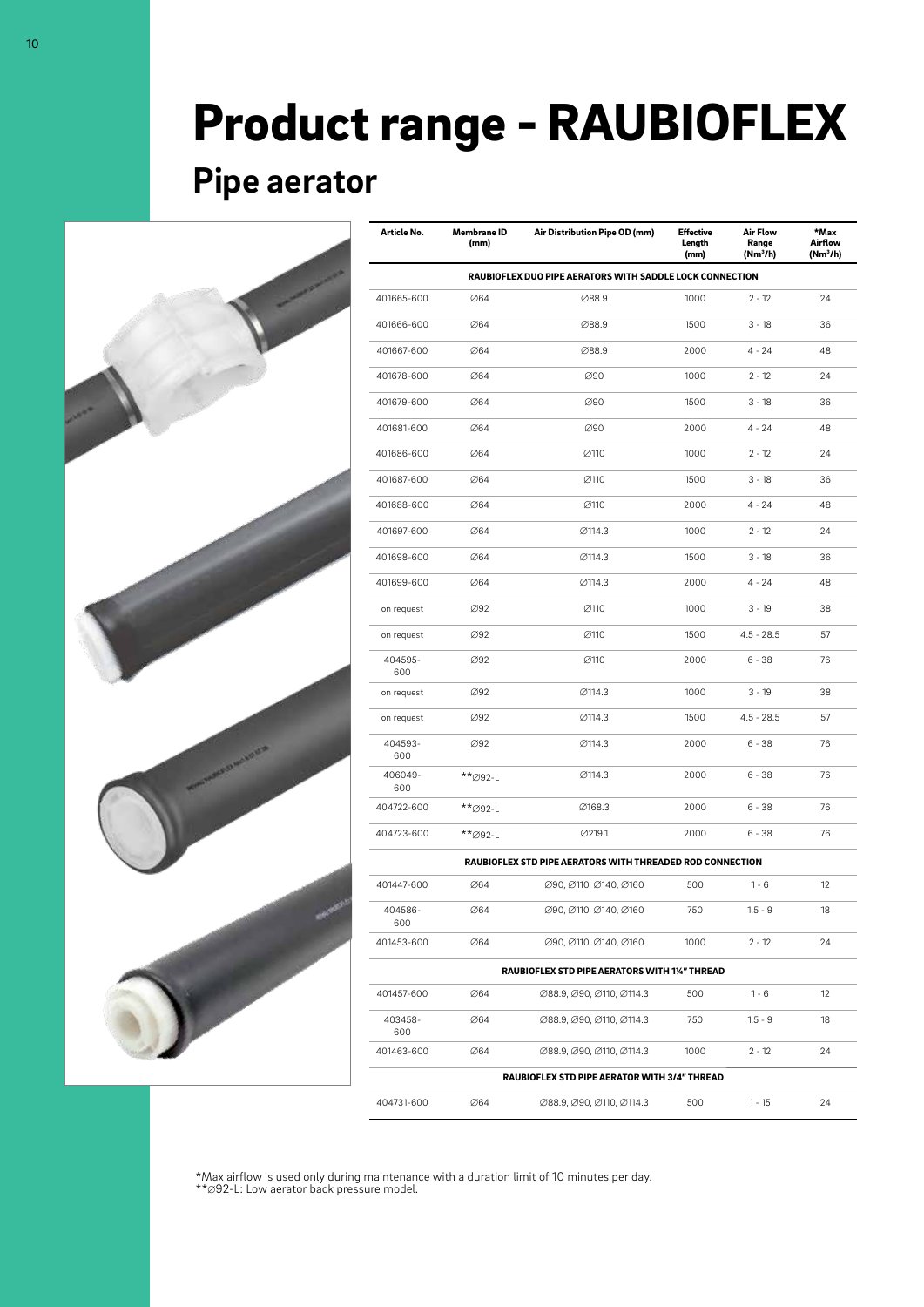## **Pipe aerator Disc aerator**

| Article No. | Diameter (mm) | <b>Air Distribution Pipe OD</b><br>(mm) | Wall<br><b>Thickness</b><br>(mm) | <b>Air Flow</b><br>Range<br>(Nm <sup>3</sup> /h) | *Max<br>Airflow<br>$(Nm^3/h)$ |
|-------------|---------------|-----------------------------------------|----------------------------------|--------------------------------------------------|-------------------------------|
|             |               | <b>RAUBIOFLEX DISC AERATORS</b>         |                                  |                                                  |                               |
| 860389-600  | DN200         | Ø88.9, Ø90, Ø110, Ø114.3                | ٠                                | $0.5 - 5$                                        | 10                            |
| 800394-600  | DN225         | Ø88.9, Ø90, Ø110, Ø114.3                |                                  | $1 - 7$                                          | 14                            |
| 800517-600  | <b>DN300</b>  | Ø88.9, Ø90, Ø110, Ø114.3                | ٠                                | $1.5 - 11$                                       | 22                            |
|             |               |                                         |                                  |                                                  |                               |

### RAUBIOFLEX DISC AERATORS WITH CHECK VALVE

| 800397-600 | DN200 | Ø88.9, Ø90, Ø110, Ø114.3 | ٠      | $0.5 - 5$ | 10 |
|------------|-------|--------------------------|--------|-----------|----|
| 800396-600 | DN225 | Ø88.9, Ø90, Ø110, Ø114.3 | $\sim$ | $1 - 7$   | 14 |
| 800519-600 | DN300 | Ø88.9, Ø90, Ø110, Ø114.3 | ÷      | $15 - 11$ | 22 |

### DISC SADDLE

| 417081-006 | DN200, DN225, DN300 | Ø88.9             | - | - | - |
|------------|---------------------|-------------------|---|---|---|
| 417003-006 | DN200, DN225, DN300 | $\varnothing$ 90  | - | - | - |
| 417005-006 | DN200, DN225, DN300 | $\varnothing$ 110 | - | - | - |
| 417111-006 | DN200, DN225, DN300 | Ø114.3            | - |   | - |

### DISC WEDGE SADDLE

| 407098-001 | DN200, DN225, DN300 | Ø60.3            | $\overline{\phantom{a}}$ | - | -                        |
|------------|---------------------|------------------|--------------------------|---|--------------------------|
| 404712-001 | DN200, DN225, DN300 | Ø63              | $\overline{\phantom{a}}$ | - | $\overline{\phantom{a}}$ |
| 404713-001 | DN200, DN225, DN300 | $\varnothing$ 90 | $\overline{\phantom{a}}$ | - | -                        |

### GROMMET

| 351628-001 | DN200, DN225, DN300 | 088.9 / 090   | $3.9 - 4.4$ | -                        |   |
|------------|---------------------|---------------|-------------|--------------------------|---|
| 351629-001 | DN200, DN225, DN300 | 088.9 / 090   | $6.4 - 6.9$ | $\overline{\phantom{a}}$ |   |
| 351087-001 | DN200, DN225, DN300 | @110 / @114.3 | 42 47       | -                        |   |
| 351086-001 | DN200, DN225, DN300 | @110 / @114.3 | $6.5 - 7.0$ | -                        | - |











\*Max airflow is used only during maintenance with a duration limit of 10 minutes per day.